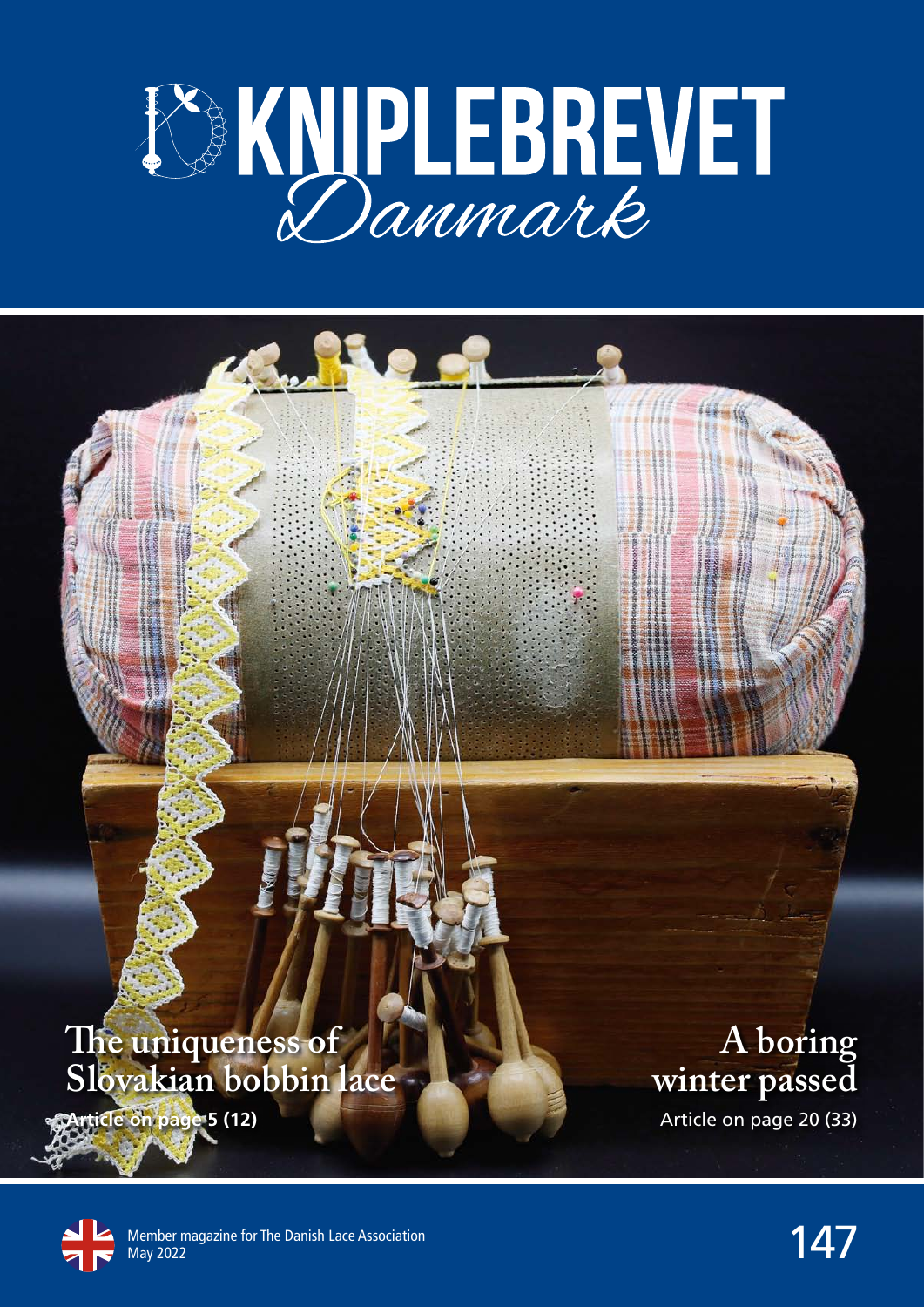## Dear member,

It is May; the summer has just started; and we are enjoying the light and not least the warm weather.

Finally this year we could hold the annual general meeting with workshops, stalls, exhibitions and dinner to finish off the day. The annual general meeting, taking place Saturday 26 March in DGI-huset in Vejle, was well-visited. We started with a workshop with Lisbeth Burmølle Knudsen about the subject fish in different sizes. People had a lot of fun making lace and the fish were very good. At 10 o'clock we opened the exhibitions and the stalls. The room was buzzing with happy and curious members who both got inspired and bought from the stalls.

The Danish Lace Association sold a great deal of the popular year bobbins and stills. We also sold a lot of the patterns in aid of the Danish charity, Julemærkehjemmene, 810 kr. We would like to thank you all for your contribution that we will send to Julemærkehjemmene.

Then it was time for the highlight of the day – the annual general meeting. We were 64 members present at the meeting that passed off peacefully.

This year we didn't boil nor did we freeze. The committee was constituted thus: Sanna Askirk was reelected as president: Connie Zlatevski became vicepresident and secretary; Kate Møbjerg Nielsen became treasurer; Tinne Hansen became pattern coordinator; Mette Krebs Haagensen became sales manager for

Knipleshoppen, Edel Pontoppidan became responsible for local groups, trade fair coordinator and Årets Knipledag (the annual lace day); and Ellis Nygård became editor. In the magazine you can read a resume of the annual general meeting. The day ended with a lovely dinner where we were 16 people left. We already look forward to next year's annual general meeting!

In the weekend 9-10 April we were present at a hobby trade fair, Kreativ Forårs Hobby at Aars. We met a lot of members and people interested in lace making and who got to try making lace.

We look forward to seeing you all at the Lace Festival in Tønder from 3-5 June.

In the late summer we have the annual lace day on Saturday 27 August. We would very much like to receive photos and stories from the day.

Furthermore we will be present at Kreativ Hobby Weekend, Aars from 24-25 September; Kreativ Messe in Fredericia from 29-30 October; and in Haslev at the same time. Remember that the lace trade show, Kniplemessen that in the past was in Slagelse has been moved to Haslev.

I wish you all a lovely summer,

Sanna Askirk President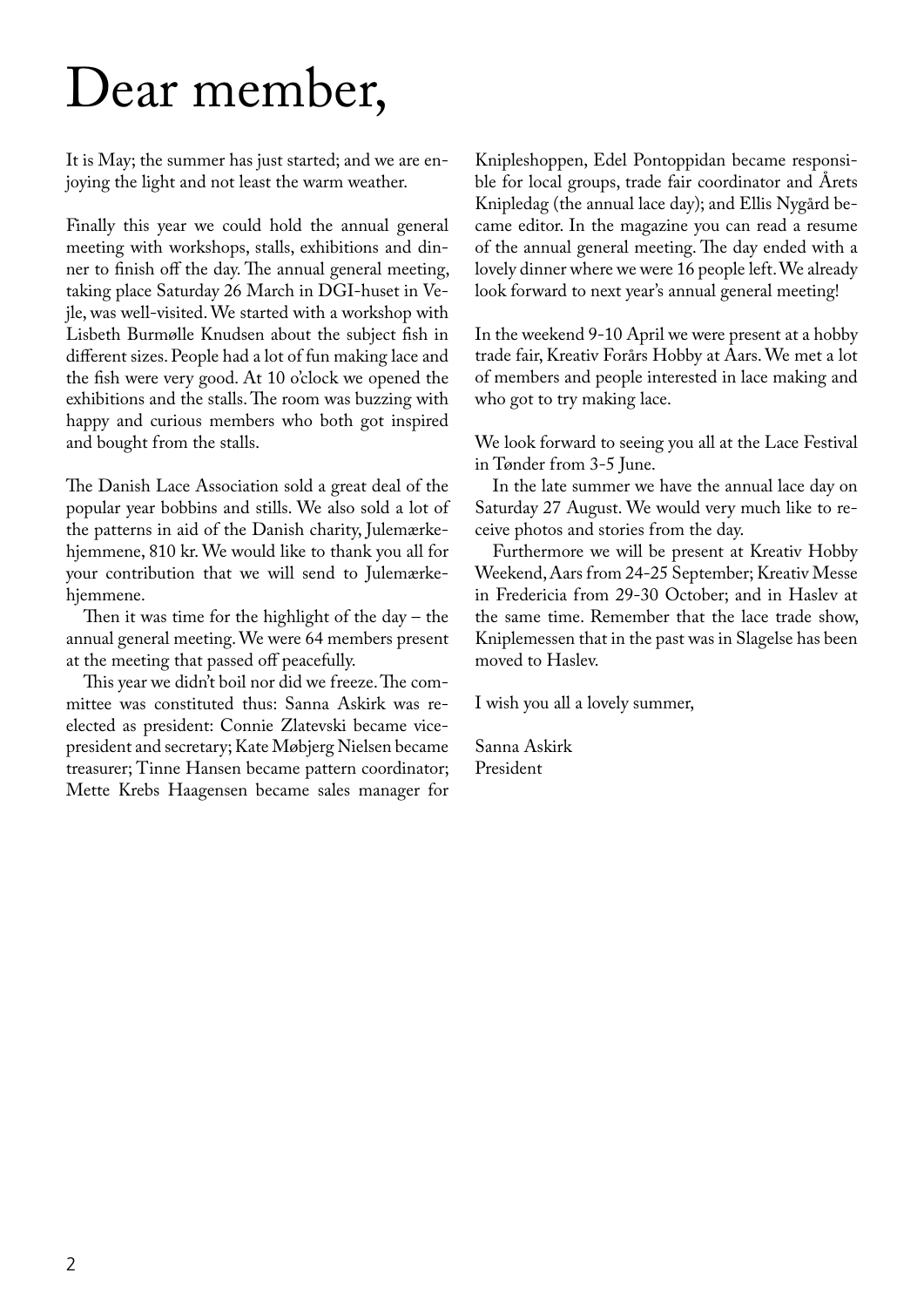## General Meeting in Knipling i Danmark

Knipling i Danmark held its General Meeting in DGI-huset in Vejle on Saturday, the 26th of March 2022

Knipling i Danmark held its General Meeting in DGI-huset in Vejle on Saturday, the 26th of March 2022.

61 members had found their way to the General Meeting. 3 of the members had newly enrolled and were therefore unable to cast their votes. We were, including the members of the board, 64 members entitled to vote.

Every member got a little giftbag when they registered, containing a pattern, which this year was a little hanging spider ornament for mounting on a card, an exchange bulletin and a pattern from Hennes Verden.

Exchange bulletins are lace magazines we get from lace associations in other countries, as we also send Kniplebrevet to them.

Our president welcomed everybody and stated that we also this year had sunny weather. Sanna expressed her happiness about the fact that we this year were able to host the Annual Meeting including workshop and sales stands, and also the General Meeting.

Irene Schwartz was proposed and unanimously elected chair of the meeting. Vibeke Skov Hansen was elected counter of votes and together with the boardmember Kate Møbjerg Nielsen did they represent the meeting's board of election.

The Chair thanked for being elected and stated that the General Meeting was announced according to the rules. She then gave the podium to the president who presented the oral report on behalf of the board. Among other things, she pointed out that it would not have been possible for our association to participate in the fairs in Aars, Slagelse or Fredericia in 2021 without help from voluntaring members. Our association has received a big donation of patterns from Karen Marie Iversen. They may be used in Kniplebrevet as well as sold on fairs. It is still a big challenge for the board to get material for Kniplebrevet and the president called upon our members to contribute to our bulletin, both with small articles and patterns. The board has made a cooperation agreement with PE Offset and it is working well. Several members are happy that the bulletin is paperbound again. The pattern sale for Julemærkehjemmet was good in 2021, and we donated 9600 Dkr. to them. Our association's venue in Nyborg hosted an open house 3 times since the last General Meeting, but it is unfortunately not very well visited. The last time, where we also had arranged a workshop, there were no guests. The president closed her report by thanking Jonna Tarp for her big job with Knipleshoppen, Helle Schulz for the work with our homepage, and proofreaders, translators and scrapbook makers for their good jobs.

There were no questions or comments to the report and it was carried unanimously.

Afterwards the economic situation was presented. The treasurer presented the account for 2021, which had a deficit of 25.549 Dkr. The account was unanimously accepted without remarks.

Also the budget and membership fees for 2022 were unanimously carried without remarks. The board proposed a budget with a small surplus and no change of the membership fees.

There were no incoming proposals.

The next point was election of board members. Three members were up for vote and two of them had accepted nominations for reelection. Two other candidates had been presented in Kniplebrevet and an additional candidate had later announced her candidacy for election. Every candidate had an opportunity to make a short presentation of themselves before the election.

The 5 candidates were: Sanna Askirk, Kitty Busk, Mette Krebs Haagensen, Tinne Hansen and Edel Pontoppidan.

We enjoyed a coffee break after the written elections while the votes were counted. It was unfortunately not enough cake, so several had to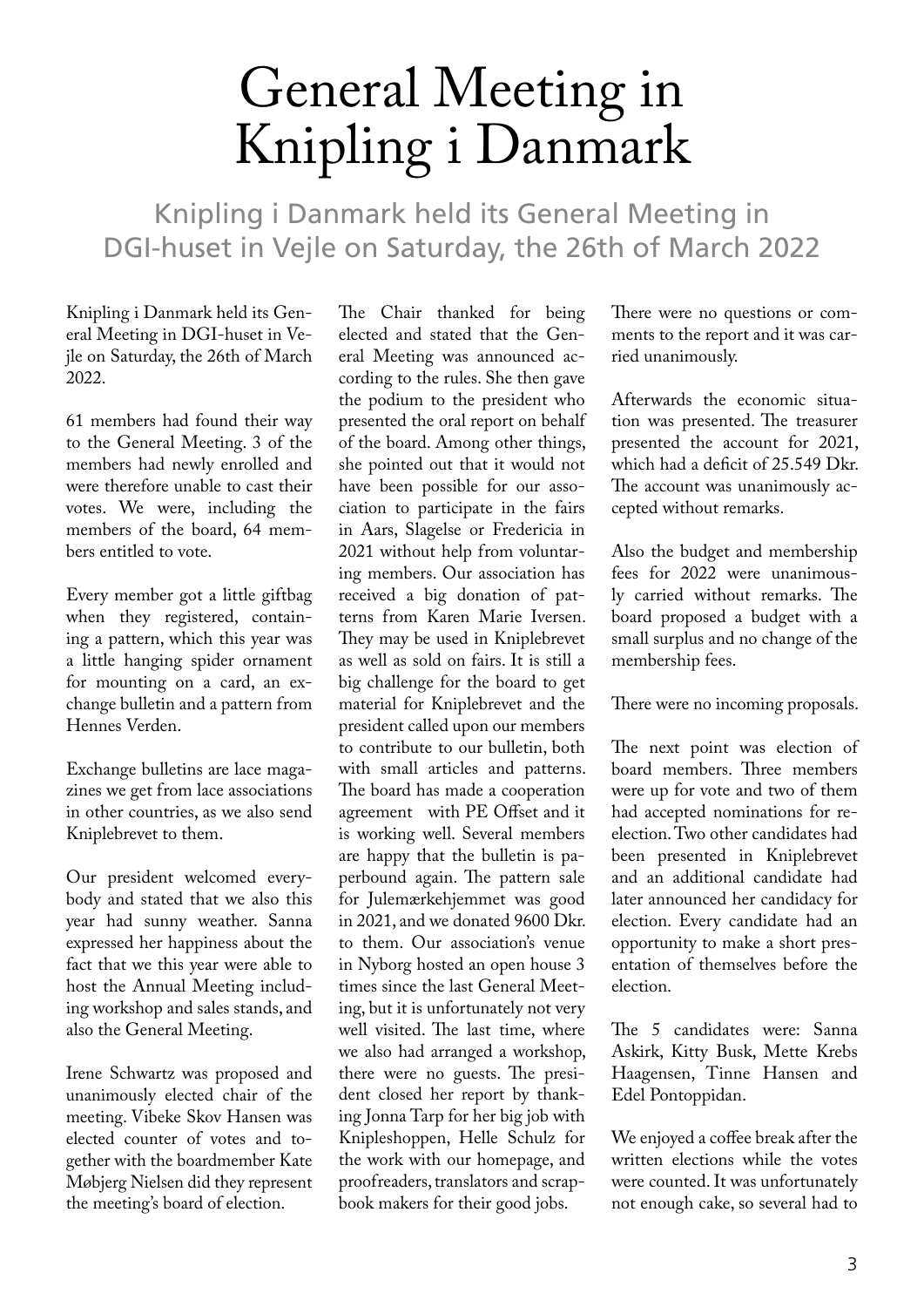go without. That needs to be done better next year.

The distribution of votes: Tinne Hansen 46 votes, Mette Krebs Haagensen 44 votes, Sanna Askirk 43 votes, Edel Pontoppidan 31 votes and Ketty Busk 24 votes.

This means that the board in the upcoming year will have following members: Tinne Hansen, Mette Haagensen, Sanna Askirk, Connie Zlatevski, Ellis Nygaard, Kate Møbjerg Nielsen and Edel Pontoppidan. Edel steps into the empty place on the board and Ketty Busk is 1. substitute. Unfortunately, there are not enough candidates this year either for us to have the 2 substitutes according to our rules.

Under Additional topics the result of the bobbin competition was decided. There were 417 bobbins in the glass and Tove Christensen won with her guess of 450 bobbins.

The president finished by once more to thank Jonna Tarp for her good work with Knipleshoppen. Jonna has promised to help out on the fairs in the upcoming year in spite of having stepped down from the board.

Sanna thanked our members for the participation and the chair for keeping good order.

Connie Zlatevski

## Workshop with Lisbeth Burmølle

At the Annual General Meeting on 26 March 2022

A fine exhibition had been made with good inspiration with fine things from the sea and beach, and soon they were in full swing with fine fish . There were fish in many colors and in several patterns, the only thing that was almost the same was the shape. There was free imagination and good mood among the participants. Unfortunately, there were only 6, but we hope for more next year.

Ketty Busk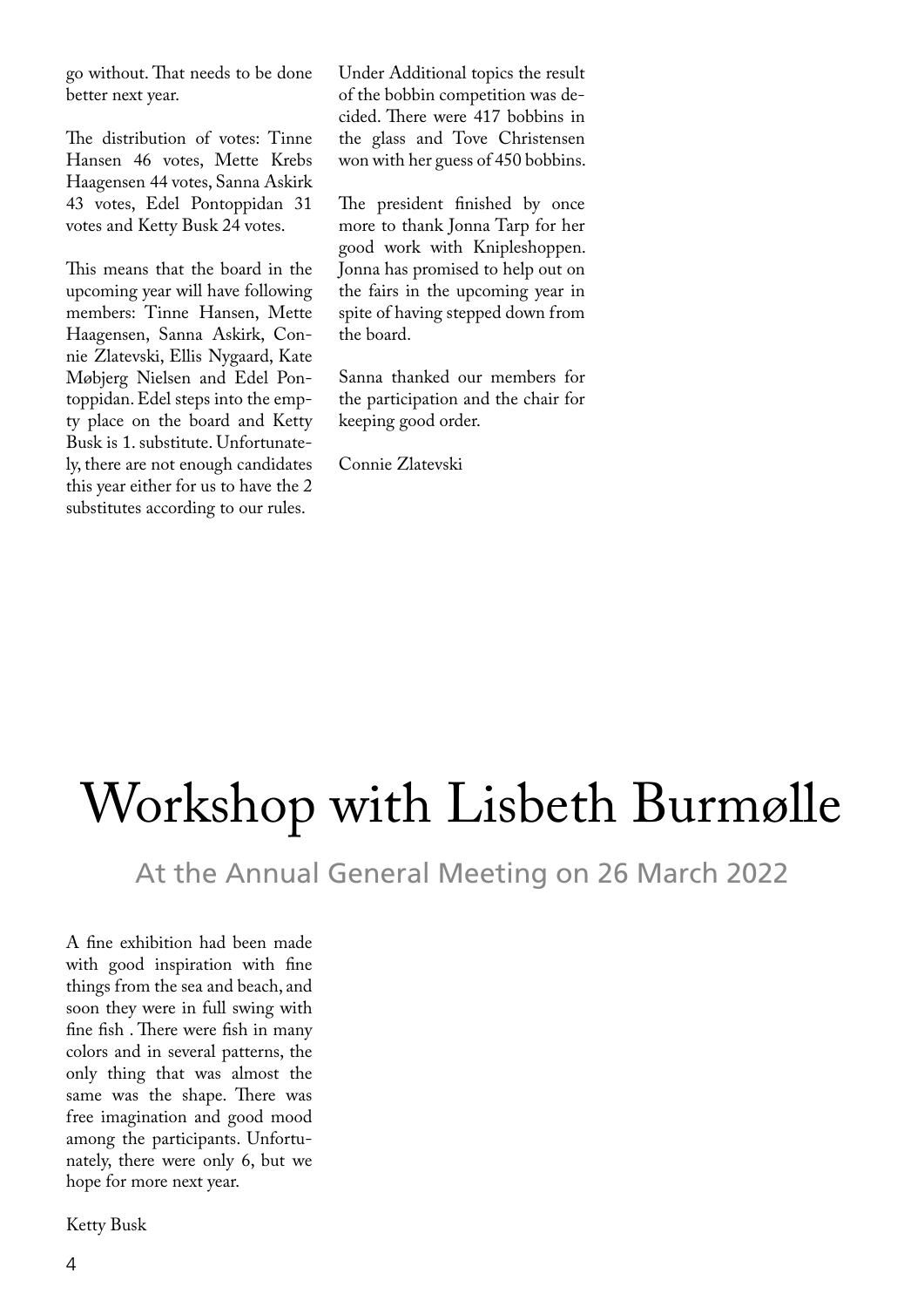### The uniqueness of Slovakian bobbin lace

By Jana Novak, Vamberk 2021

In 1980, a student of mine, who was a Danish teacher of bobbin lace making, gave me the book Slovenské čipky (Slovak Lace), published in 1962, saying: "This Slovakian book is more important for you than for me." In the same way I received the books Krajky a krajkářství lidu slovanského v Čechách, na Moravě, ve Slezsku a Uh. Slovensku (Praha 1908, R. Bíbová a M. Smolková) (Bobbin Lace and Lacemaking of Slavic People in Bohemia, Silesia and Hungarian Slovakia) and Podvinky, vzory díla, krajky a krajkářství lidu slovanského (Praha 1938, R. Bíbová) (Prickings, Samples of Work, Bobbin Lace and Lacemaking of Slavic People). Bíbová's book from 1908 was among the course materials at the Draughtsmanship and Industrial Design School for Women (Tegne Og Kunstindustistrolen for Kvinder), which was founded in 1876 and closed in 1967.

I personally knew two graduates from this school, Esther Jegind Winkel and Astrid Elton Hansen, both well-known teachers of lacemaking. Students learned to analyse traditional lace and to draw lace patterns, mainly from the Hont region in south-eastern Slovakia. They drew these patterns on large-scale coloured paper, using the Belgian innovation of a colour coding system where each colour represents a binding, to be made at that particular place. For example, green symbolises a half-stitch, red denotes twisted pairs, etc. Other

colours used include purple, blue and yellow.

Hont lace is a folk bobbin lace made directly on the pillow without pricking, using pins only on the edge of the lace. Russians call this lace čislenoje kruževo. The book Old Italian Lace (Elisa Ricci, 1913) calls this lace free-hand lace. When the folk lace from Bíbová's book was reconstructed, free-hand lace was changed to torchon lace, which is made on the pattern using pricking across the lace. The Slovak folk lacemakers did not need a pricking, they absolutely understood the course of thread in the lace, and thus they were able to create a large amount of patterns. At that time pins were rare and also expensive. When the lace from Bíbová's book was reconstructed, it was given the name Central European by the Danish, even though the origin of the lace was known. It was sufficient to cite the source, title of the book, the author and the year of publication. Following the publication of the Danish book, it became commonplace to talk about Central European lace instead of Slovakian lace. People who research the history of bobbin lace rely on high quality books, and Bíbová's book belongs in this category. However, researchers might disseminate the wrong information if their source is incorrect.

The researcher Bodil Tornehave encouraged me to write an article for a specialist magazine about Slovak lace and how it influenced

the "Danish" lace of the Torchon type. Ms Tornehave has written a plethora of specialist books and articles about unexplored topics. She was a lecturer at the Faculty of Philosophy in Copenhagen. She researched Danish folk lace, which at that time was overshadowed by a tulle lace from the Tonder area. The importance of this area and its tulle lace is similar to the importance of the tulle lace in the Czech area of Vamberecko. Ms Tornehave asked me to cooperate on the books about folk free hand lace in Denmark.

Ms Tornehave was an important Danish researcher, comparable to Ema Markova in Slovakia. Their responsible approach to their work would never allow them to use information that was not supported by tangible, provable evidence. Both were multilingual and were able to obtain information from historic documents and books. They are known to express their opinions about the material they study. An example of this is the following comment: "Mrs Sofia Davydov in her book published in 1895 assumes that lace making has roots in Slavic nations because of a golden lace found in a grave from the 15th century." However, one golden lace cannot prove lace making origins. In 1892, archaeological findings in the ancient Roman settlement of Claterno contained bobbins that were similar to 13cm-long Italian bobbins. However, they are not proof that this area is a cradle of lace making.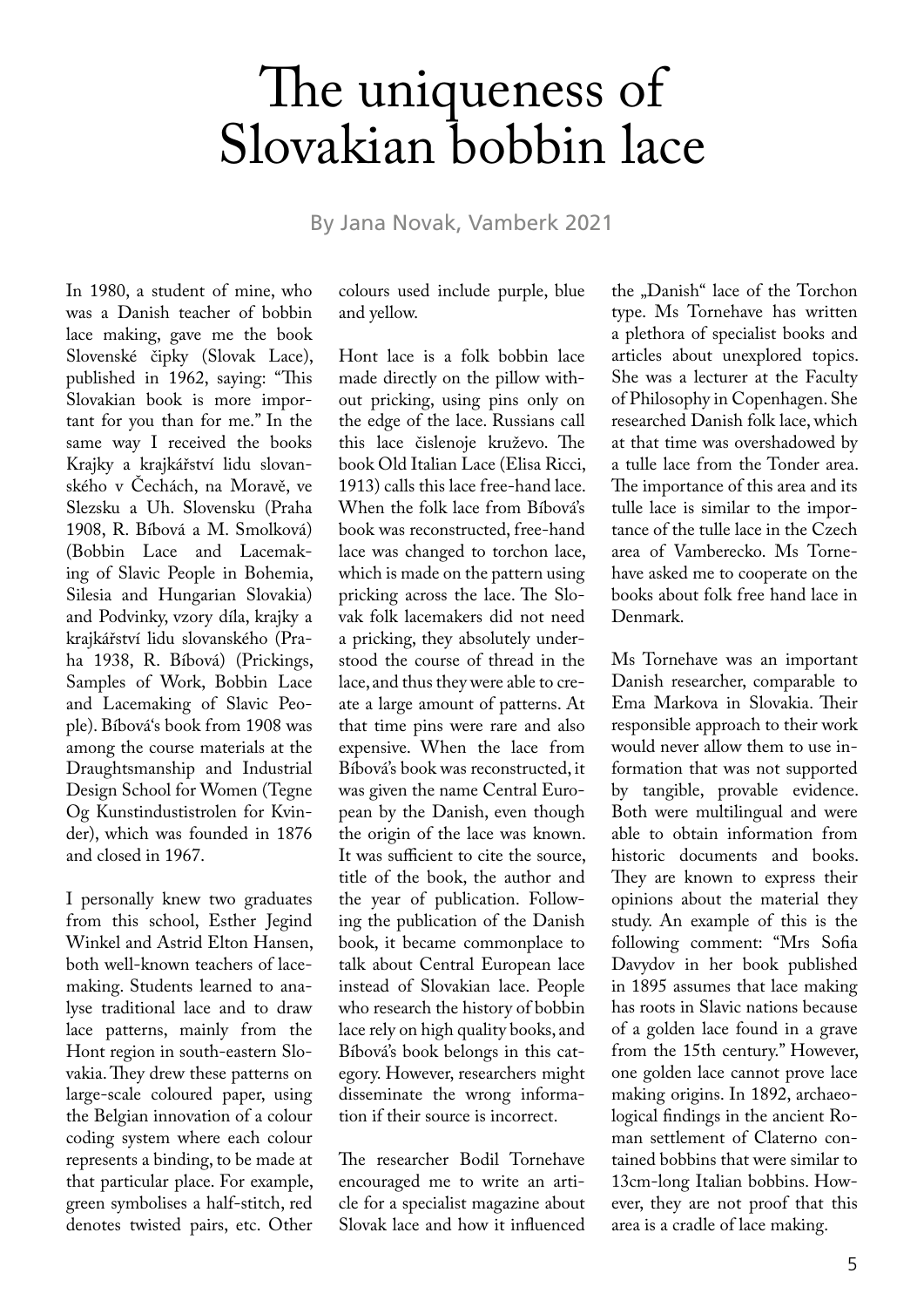We need to accept that we are not always right. Sometimes we can prove it, sometimes we just assume so. We simply need to have respect for the generations before us and the joy that they have left us over such beautiful craft techniques.

I am trying to find coherence. I was surprised to find in Slovakia patterns of lace which are very unusual for a certain region. A year later, I found a region where these patterns were completely common. One of the reasons is that after getting married, a woman would follow her newlywed husband to his home, but she would keep making lace designs from her native village. This was one of the ways of spreading bobbin lace and different patterns.

My first encounter with Slovak lace was in Denmark. Then I was enthralled by Mrs Markova's book. I was fascinated by the plethora of completely different types of lace patterns in many parts of Slovakia. Some Slovak lace techniques and patterns are unique in the world.

I have made a huge effort to connect with Mrs Markova. Initially, she was shy but she understood my passion and desire for learning about Slovak lace. Mrs Markova accompanied me on my journeys in Slovakia for the first two years. We started in and around Bratislava and continued all the way to the Gemer region (in south-east Slovakia). Two years later, I started travelling alone due to Mrs Markova's age. I have managed to gain a lot of information from traditional old bobbin lace makers, to whom I gained access at the eleventh hour. Whenever I went back to Bratislava, I visited Mrs Markova and consulted with her about the outcomes of my research.

When I returned to Denmark, I visited Mrs Tornehave as soon as I could. She was impatiently waiting to hear about my research, and she was also very curious to hear the opinions of Mrs Markova. In this way, I connected these two researchers. Mrs Tornhave several times categorically altered the text of the book she was writing at that time. For instance, she was describing that the women in the mountainous regions of Italy and Switzerland preserved making several free-hand bobbin lace designs. The women made the same patterns repeatedly. According to Mrs Tornhave, they were making lace from memory and a few similar patterns were repeated. However, during my research in Slovakia I found out that it was not true. Lace makers completely mastered the technique and were able to create completely new lace. They did not make lace from memory.

After securing a grant from the Ministry of Education to fund my journeys to Slovakia, I was able to continue my research for three years. In that time, I was lecturing Danish teachers at the Regional Committee of Education and I initiated an educational course for teachers of bobbin lace making. Some of the lecturers were graduates of specialist schools in Belgium. The participants learned to understand the fundamentals of free-hand lace and I used the lace from the regions of Hont and Liptov. I relied on the knowledge which I gained from the traditional folk lace makers and from the museum in Martin as well as other regional museums, which allowed me to see the laces stored in their depositaries.

I encountered a surprising find in the village of Krakovany (in the Piestany district of south-west Slovakia), where I discovered lace which cannot be found anywhere else in the world. Lace has never been just a hobby for me. It has always been the focus of my studies in European museums, in the literature published since the 19th century, and even in some books from the 16th century.

Mrs Markova and I visited Vitazoslav Misik, who showed us his collection of historical lace typical of Krakovany. The oldest ones had characteristic "woven" geometric ornaments surrounded by tulleground filling, as is typical for the lace of Krajné (in the Myjava District of south-west Slovakia). The universal pricking made on cardboard had pre-pricked holes in the diamond-shaped grid as used for tulle lace. Mrs Markova therefore believed that the famous Krakovany lace originated from tulle lace. What is unusual is that the compact decorative Krakovany lace is made on cardboard, originally designed for tulle lace.

Another interesting thing about the Krakovany lace is the technique in which the geometric ornaments are formed in the lace. There is a universal pattern pre-pricked on the cardboard with holes pricked on the whole length, as it was in Vamberk, in Krajné, and also in Krakovany. The universal template allowed the lacemakers to make lace of any width and design. In contrast, in Denmark each tulle lace had its pre-pricked pattern, with the pre-pricked holes which were needed only for a certain lace pattern.

The tulle lace was made in the region of Vamberk, where it was introduced in 1642 by Magdalena Gram, stemming from Belgium. Even the shape of ancient bobbins with a ball at the end are the same in Belgium, in Vamberk, and in Krakovany.

The geometric shape of ornaments is not created by the typical bob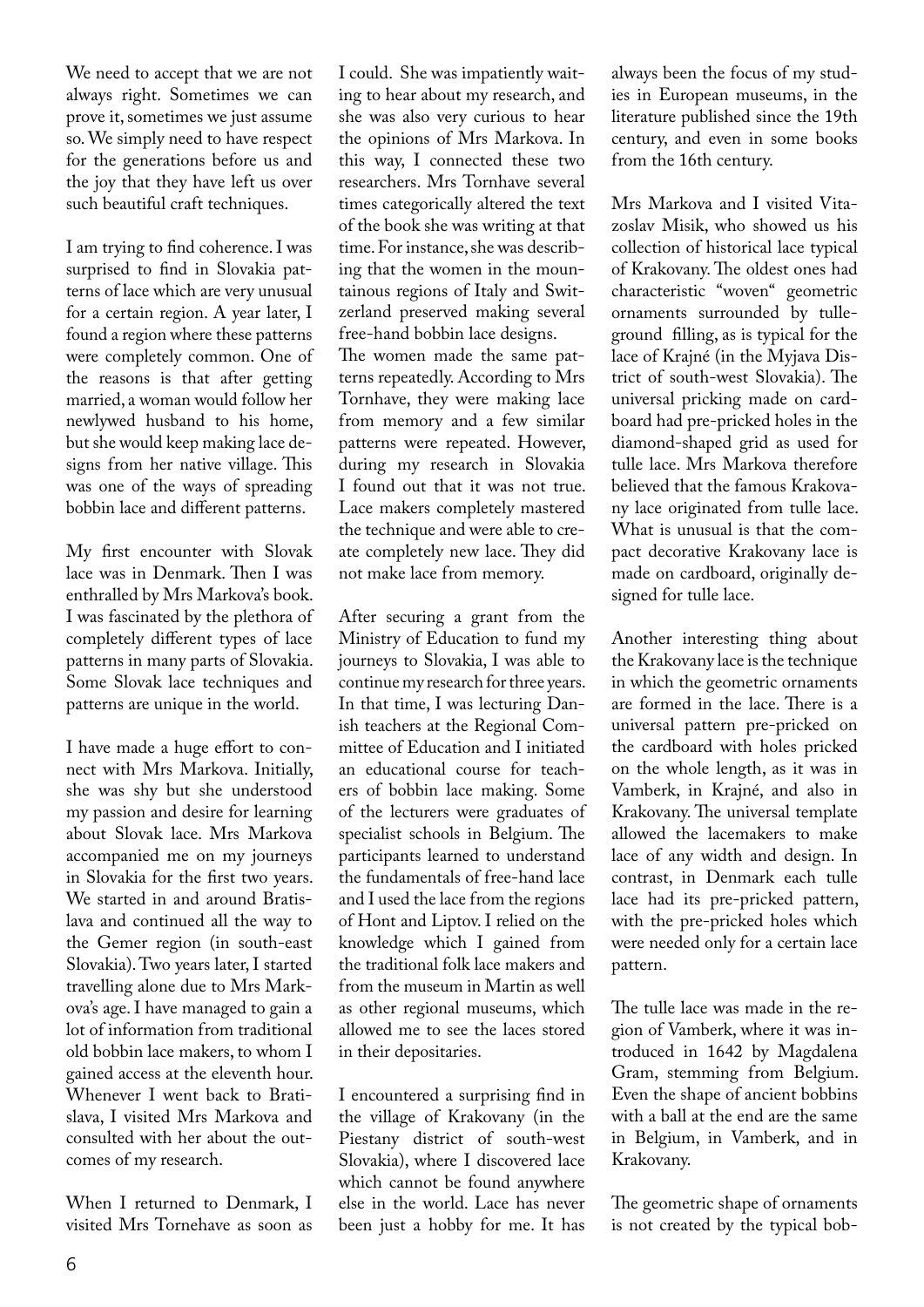bin lace technique of tally made by two pairs when the thread of one bobbin is "weaving" across the remaining three bobbins, forming a leaf tally, a square tally or a reticella. In Krakovany the geometric shaped ornament is made by one bobbin with a colour thread which "weaves" several times across two pairs of bobbins. Then, the first pair will be put aside, and another will be added so that the colour thread can keep "weaving" on. We still have four bobbins in the hand, ready to be "woven" with the colour thread. The lacemakers of Krakovany should give their name to this unique technique. (It is not a square tally because the square tally is called "babka" in Krakovany). It cannot be called a square tally, nor a leaf tally.

The technique of the "woven" ornament in the Krakovany lace is also unique for another reason: it does not create a certain single small element, as in case of a square or a leaf tally, where the two pairs, after finishing the ornament, continue in the lace pattern. The entire Krakovany lace is made by the "woven" elements, highlighting the contours of diamond-shaped areas. The colour thread which creates ornament outlines is not part of the basic number of lace pairs.

The bobbins with colour threads are added at the starting point of the geometric shape and pass uninterrupted across all pairs until the end of the ornament. There they continue freely on the lace's reverse side to the beginning of a new geometric shape. The lace is made on the reverse side. The lace is compact, therefore loosely lying thread is not too visible on the face.

Krakovany lace resembles Slovak embroidery where, after removing the weft threads, the stitches are made across the warp threads and beautiful fractured textiles are created, such as Čičmany or Hont embroidery. The designer Darina Lichnerová from Modra created jewellery using the Krakovany lace technique. She set the example of how historical patterns can be incorporated into the present day. I would call this technique "Krakovany tally-weaving".

Slovakia boasts many unique laces and patterns. Absolutely exceptional are the laces on Liptov head-dresses, made on a sphereshaped pillow called "baba". In the Hont region there is lace which was named semi-båndknipling by Ms Tornhave. In English it is called semi-tape lace, in Czech semi-pásková krajka. It is a lace made partly with all pairs and partly as a tape lace where the two strips of the lace are joined using a crochet hook. At some point, several pairs diverge from the main pairs of the lace, curving back on itself and then rejoin the waiting passive pairs. Thereafter, all pairs continue together to a place where, again, several pairs will form a curve, while other pairs remain waiting. Similarly, there are other Slovakian regions with exceptional elements – Gemer (in south-east Slovakia), Šariš (in north-east Slovakia), Levoča (an old medieval town in the region of Spiš, in north-east Slovakia).

Some 25 years ago I attended a lecture by an ethnographer from the Museum of Levoča, held in Prešov within the congress organised primarily by Jana Frajkorová and her mum, along with a specialist school in Prešov. I was there as a delegate, not a speaker, but the lecturer noticed me on the staircase and invited me to speak about the importance of Slovakian lace. I was surprised by her request. In my speech I expressed my admiration for folk lacemakers' creative skills, and how they enriched the lacemaking world with new technical solutions and unique lace patterns.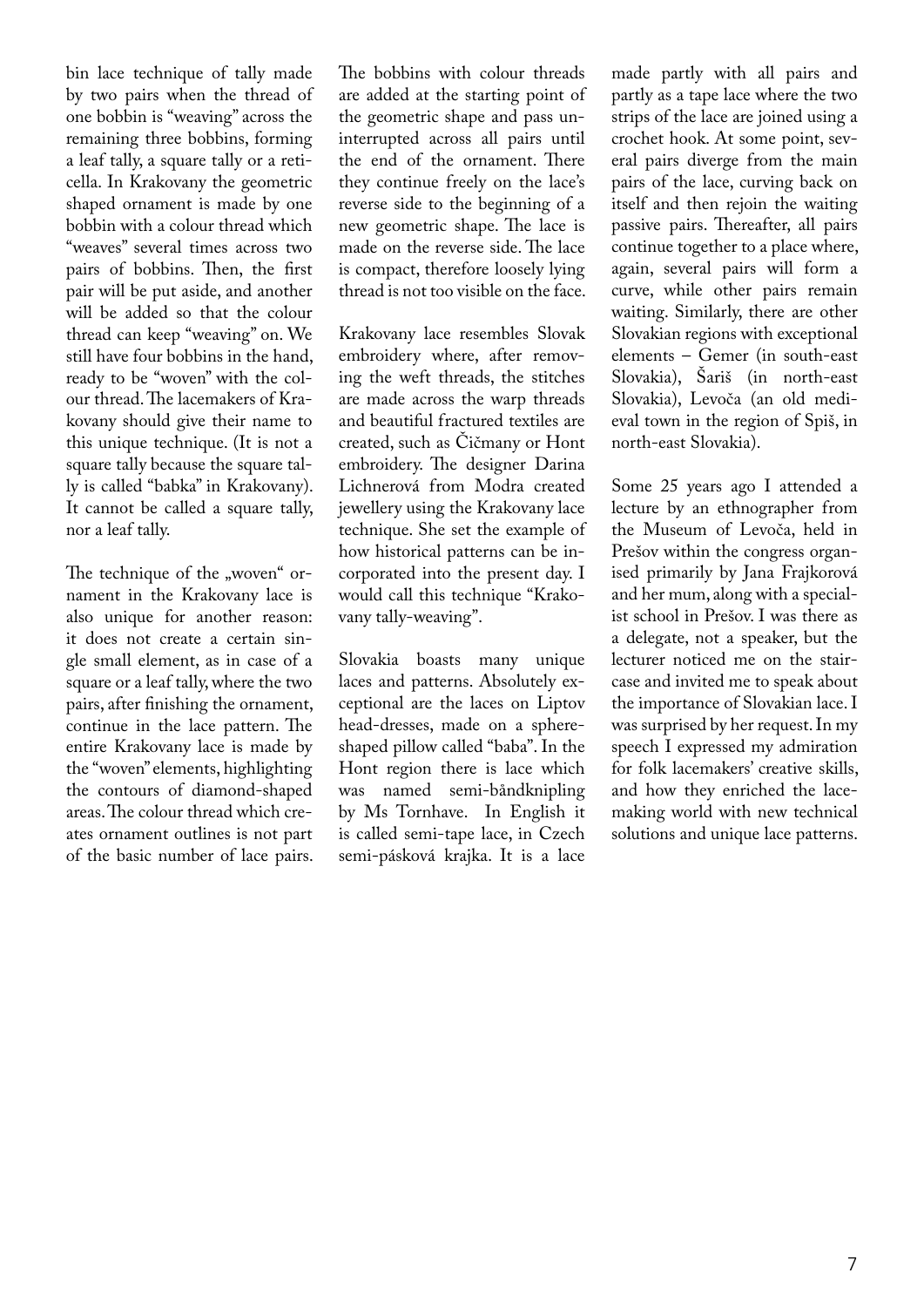### Baptism gown from Hedmark, Norway

By Veslemøy Bech-Nielsen

I come from Hedmark County in Norway. This is from old Norway's 'breadbasket' and the farmers in the area were well off. Den Norske Husflid in Hamar sells a baptism gown, which is a copy of baptism gowns used in Hedmark County between 1700 until around 1800, before the all-white gown became modern with the Empire fashion. The gowns were mostly cotton, linen or even silk, often with painted flower-patterns. Brocade cloth was also often used. They were very often adorned with lace at the bottom of the skirts and around the neck and arms. Lace was also sewn unto the dress, for ex. lace bars from the neckline down and/ or around the waist or skirt. Metal lace was often used. Fig 1 and 2

My brother's family has one of these pretty brocade copies of the baptism gowns. It has nice narrow machine lace around the arms and neck and a wider lace on the bottom of the skirt. A little hat, a bib and small brocade shoes are also

part of it, all adorned with a narrow machine lace. This lace is very nice, but being a lacemaker, I found the wide lace on the bottom of the skirt very unflattering and that it did not live up to the elegance of the gown itself.

As we all know, lace was a big, important status symbol, and a wide, good piece of lace was a sign of wealth. Lace was very expensive, and people used the lace they had again and again. The lace was taken off worn out or unmodern clothing and sewn on to something new for adornment.

After having seen my brother's three children and some of his grandchildren baptized in this beautiful dress with the poor wide bottom lace, I pulled myself together and decided to make a bottomlace better suited for the dress. My nieces were thrilled about it. I thought a Tønder- or a Buckspoint Lace would be nice. We decided on a Buckspoint Lace called Spring. The pricking is 5,5 cm. wide and used 54 pairs of bobbins plus several gimp pairs. The lace would be 1,25 m long. Fig.3-5

When I was done with Spring, I found out that the narrow lace on the sleeves could be removed without too much effort, and I decided to make a little lace around the bottom of the sleeves also. It is called May and is also a Buckspoint Lace. It used 20 pairs of bobbins plus some gimp pairs. Fig.6 and 7

Both laces have the same little flower and scalloped edges.

Both laces are from the book, 100 traditional Bobbin Lace Patterns by Geraldine Stott and Bridget Cook.

Both laces are worked with Egyptian Cotton 120/2 - a thicker thread than we would normally use for this kind of lace - but I thought about the wear and tear hopefully for several generations – and the kicking of small baby feet!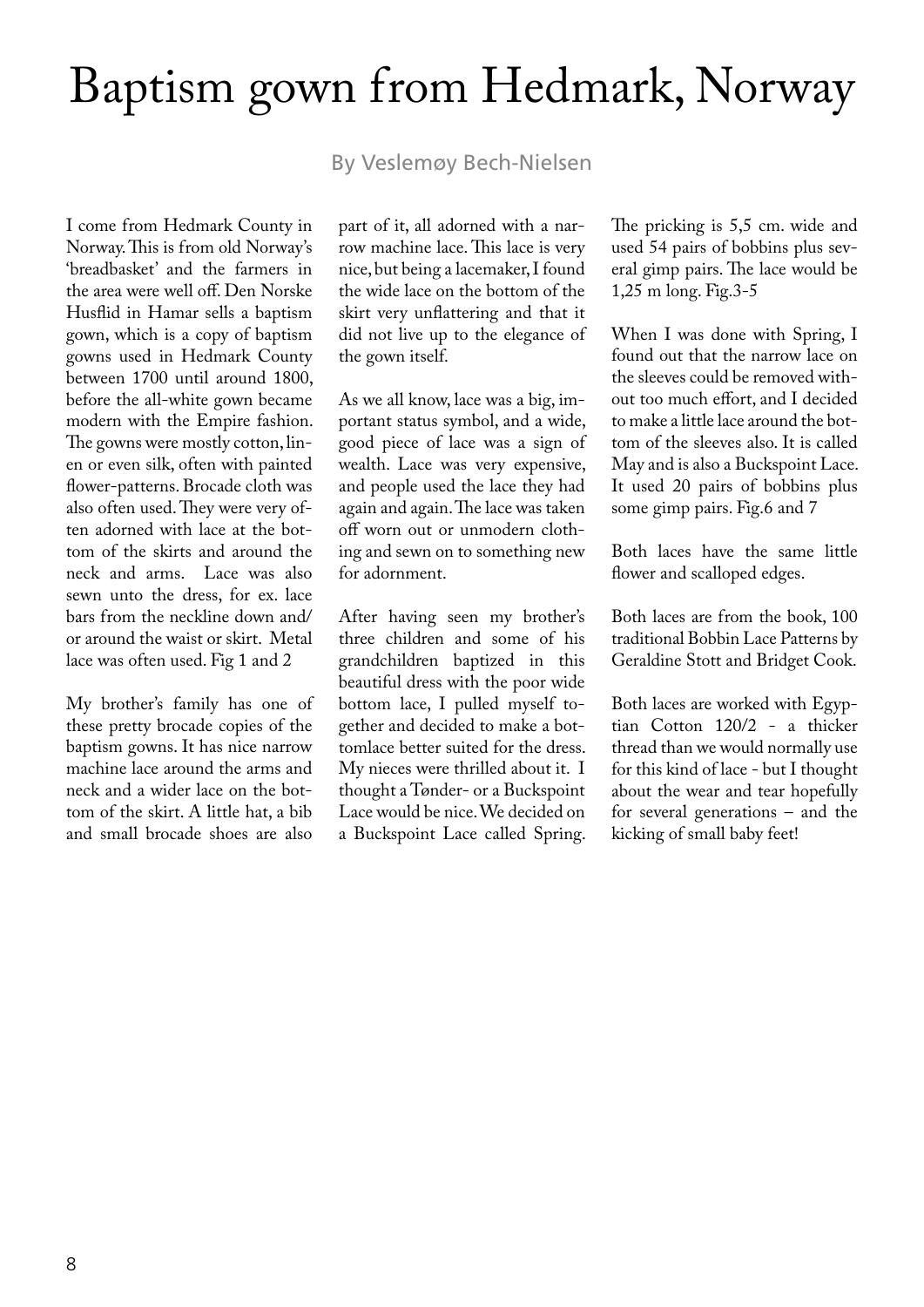## The Annual Theme 2022/23

Torchon, surely a type of lace that we all are familiar with. It's geometric construction of welldefined figures and grounds make the patterns easy recognizable.

There are not many lacemakers who have not practiced snowflakes in linen stitch and half stitch, half stitch ground, honeycomb ground, ladders, virgin ground, rose ground, scallops and sewing edges.

Lately we started to make wild grounds and as the last thing a doble virgin ground turned up.

We will therefore in this year's Annual Theme try to focus on grounds and adornments, which are not well known.

'Every section will be in the form of a bookmark, but the pattern may also be used for inserts. We hope that the grounds and adornments also will inspire the ones of you who designs your own patterns.

As not all the patterns are finished yet, the possibility to suggest grounds are welcome. Contact us at design@knipling-i-danmark.dk if you have a wish or an idea.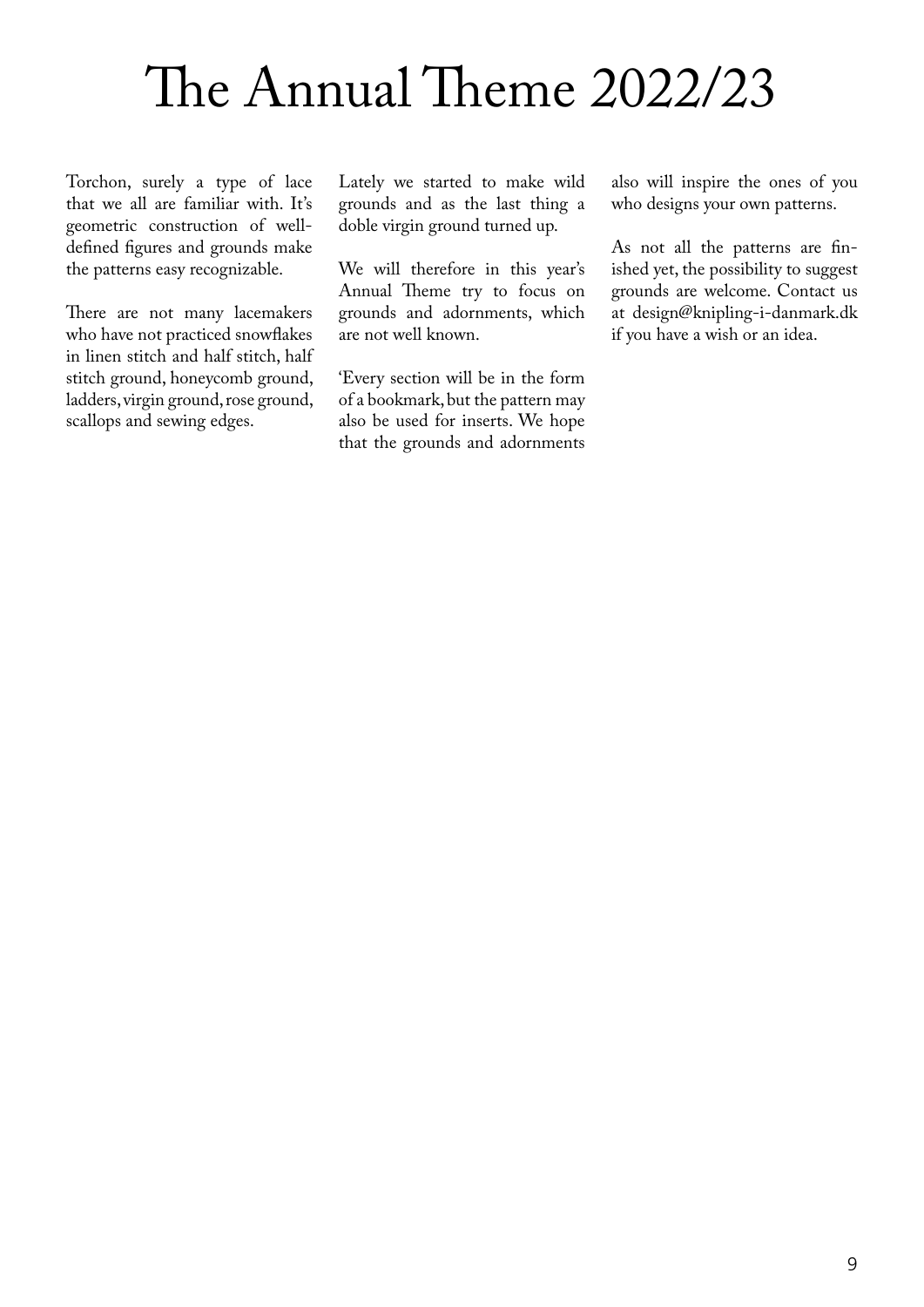### The Annual Theme Bookmark 1, chaos ground and spiders

Idea and design: Connie Zlatevski, Stubbekøbing Execution: Ellis Nygaard, Langeskov

**Materials:** 24 pairs of linen thread 40/2.

Start at the point with 4 pairs and add pairs according to the worksheet.

Take out pairs accordingly at the end and tie off. Make a short plait with the last 8 pairs.

The marked twists are worked through the entire lace.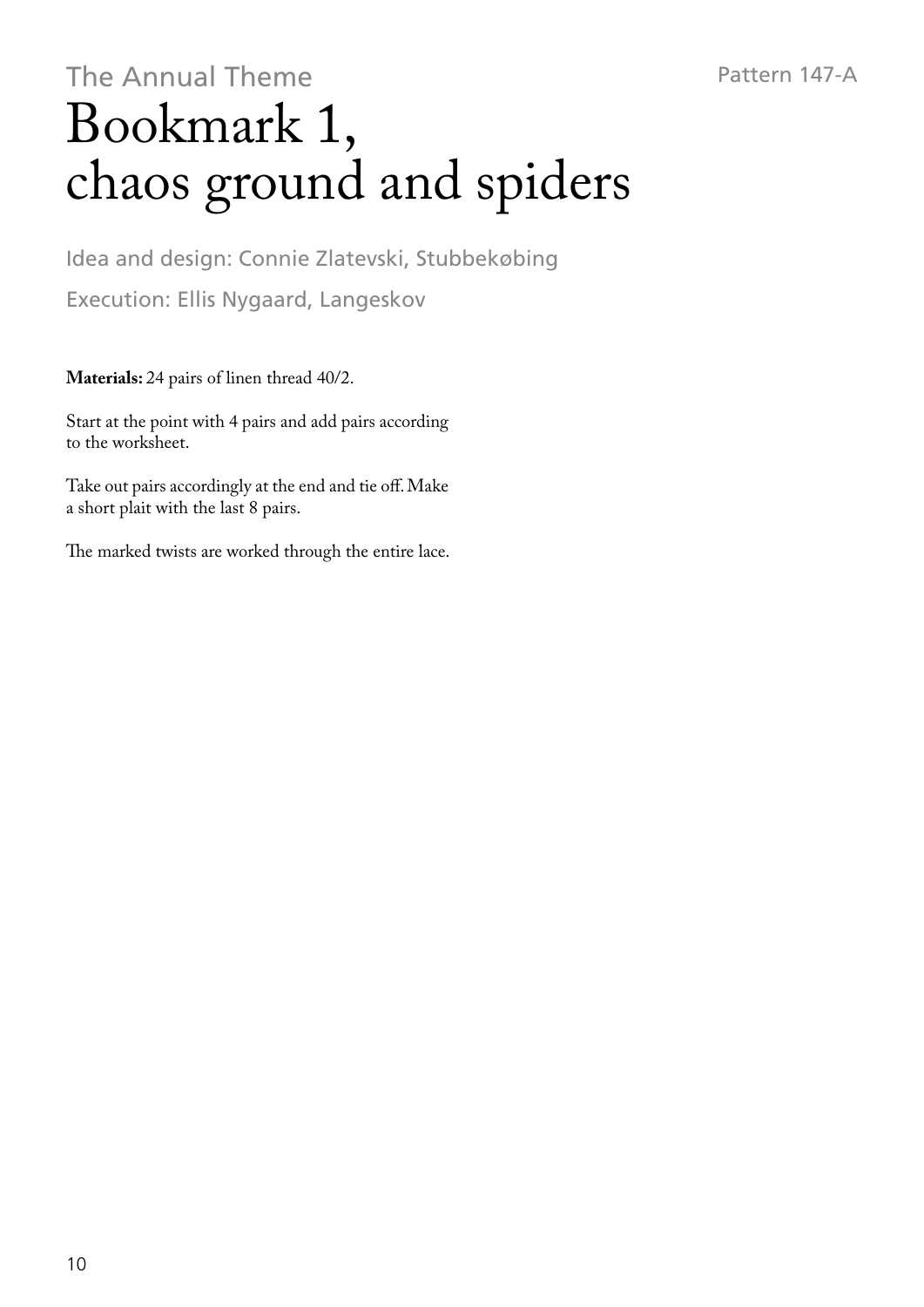## Butterfly, an insert from Hungary

Idea, design and execution: Ágnes Tökés, Hungary

I am, as pattern coordinator, member of several groups on Face Book and saw this insert in an English group. The designer had entered the pattern and it was available for the members of the group. I contacted her and got the permit to bring it in Kniplebrevet.

Idea, design and execution: Ágnes Tökés, Hungary

Materials: 12 pairs of Anchor Crochet 100, alternative, linen thread 60/2.

Agnes had not made any worksheet for the pattern, but the pricking is instructive enough on its own. The ground is worked in half stitch with whole stich along the edges.

2 tallies and 2 plaits cross in the middle.

This is done in the following way:

Pair 2 over pair 3 and pair 6 over pair 7.

Make a windmill: Pair 1+2=1 bobbin, pair 3+4=1 bobbin, pair 5+6=1 bobbin and pair 7+8=1 bobbin.

After the linen stitch, cross pair 2 over pair 3 and pair 6 over pair 7.

See fig. 1

It is demonstrated on You Tube here:

https://www.youtube.com/ watch?v=VtuR3TXzixA&Iist= PLZv2H\_FMG-bjrRd7d4jXGjb5x8BvEtdCq

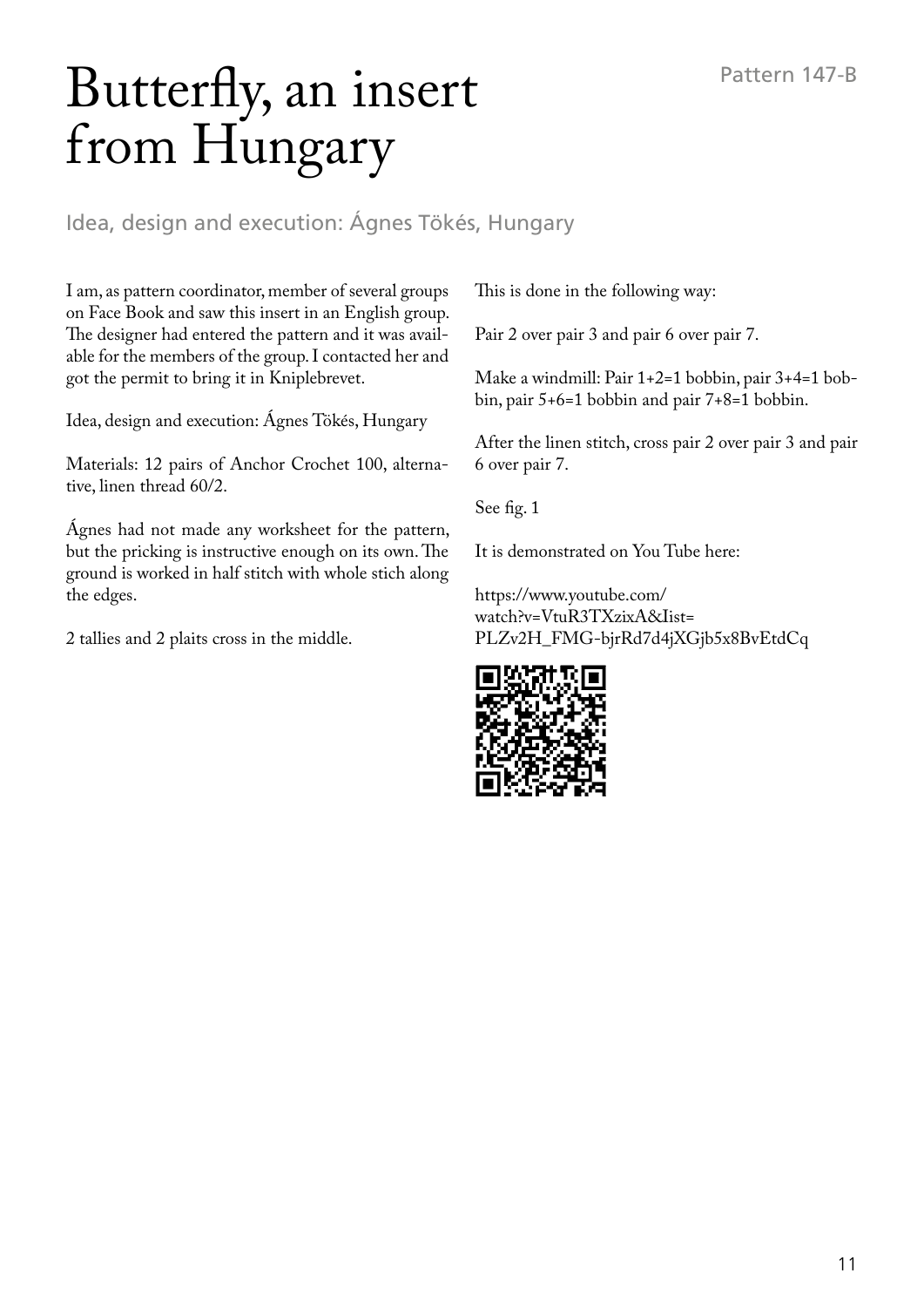# Placemat with strawberries

Design: Connie Zlatevski, Stubbekøbing Execution and mounting: Jonna Tarp, Stubbekøbing Idea: Jonna Tarp and Connie Zlatevski

This is the third of 4 season-inspired placemats with matching napkin rings.

**Materials for placemat:** 28 pairs of linen thread 28/2, where 7 pairs need 15 small beads on each pair. 1 pair of heavy thread for gimp, for ex. doble thread of Glamour Madeira no 8, and 4 pairs of linen thread 28/2 for tallies. Cotton cloth (or patchwork) for the placemat + doble sticking vlieseline.

The finished measures are 46 x 35cm. Cutting measures: Front + vliseline 48 x 37cm, backing 48 x 41cm. Be aware that the lace is made in two parts. First, work the lace itself on the pricking to the left. Turn the lace around with the right side up, attach it to the pricking to the right, and work the tallies.

Start the lace with 2 pairs on each pin. Hang a pair with - and a pair without beads around the 7 pins in the middle (see fig. 1) and make a plait down to the next pin. Add 1 pair on the lefthand side and work whole stitches through the first two pairs (edge pairs), linen stitch through 23 pairs and whole stitch through the last pair.

Add 1 pair on the righthand side and continue according to the worksheet. The edge is a sewing edge and the ground is a twisted half stitch ground (half stitch ground with an extra twist by the pin).

The strawberries have a wild ground. When working the strawberry, push the beads into the lacework in an irregular pattern, about 25 – 35 beads in every strawberry.

Finish the lace as you started. You may turn the worksheet upside down.

Turn the lace right side up and pin it to the pricking to the right. The marking of the tallies on the pricking can be seen through the lace. Attach the pairs for the tallies to the lace. Work two tallies, cross the pairs with a windmill, work two tallies, finish them with short plaits, bring them to the back of the lace and attach the plaits there.

The marked twists are continued through the whole lace.

If you wish to make several placemats, it is convenient to use a bolster pillow. Make a long braid between each piece of lace and cut them off when you take them off the pillow. Hide the braids when mounting. The lace might be starched before mounting.

#### **Mounting:**

**Sewing:** Attach the lace 2 cm from the edge on the righthand side of the front piece. The vliseline is ironed on to the front piece (3 cm from the top and bottom edge, which will be bent in), sew the 2 short sides together, right sides facing each other 1 cm from the edge and turn the placemat right side out. Bend the leftover 2 cm 1x1 around to the front and finish with a narrow stich all the way around.

#### Pattern 147-D

#### **Napkin ring:**

All 4 napkin rings have the same pattern, they are just worked in different colors matching the place mat.

**Materials:** 18 pairs of linen thread 28/2 and 1 pair of heavy thread for gimp, for ex. doble thread of Glamour Madeira no 8. Cotton cloth (or patchwork) + vliseline. Finished measurements: 5,5 cm wide, diameter about 3,75 cm. Cutting measurements: Cloth, 12 x 14 cm and vliseline 5 x 13 cm. The napkin ring starts according to the worksheet with a linen stitch edge and finishes with plaits.

The marked twists are continued through the whole lace.

If you wish to make several napkin rings, it is convenient to use a bolster pillow. Make a long braid between the lace pieces and cut the braids when taking the pieces off the pillow. Hide the braids when you mount the rings.

**Mounting:** Sew the lace on the middle of the cloth, 1 cm from the edge and only on the sides. Iron the vliseline on to the middle of the cloth. Sew the napkin ring together and turn it inside out. Bend the upper and bottom edge into the "ring" down towards the lace and include the braids from the end of the lace. Sew the ring together with small stitches and sew the lace together.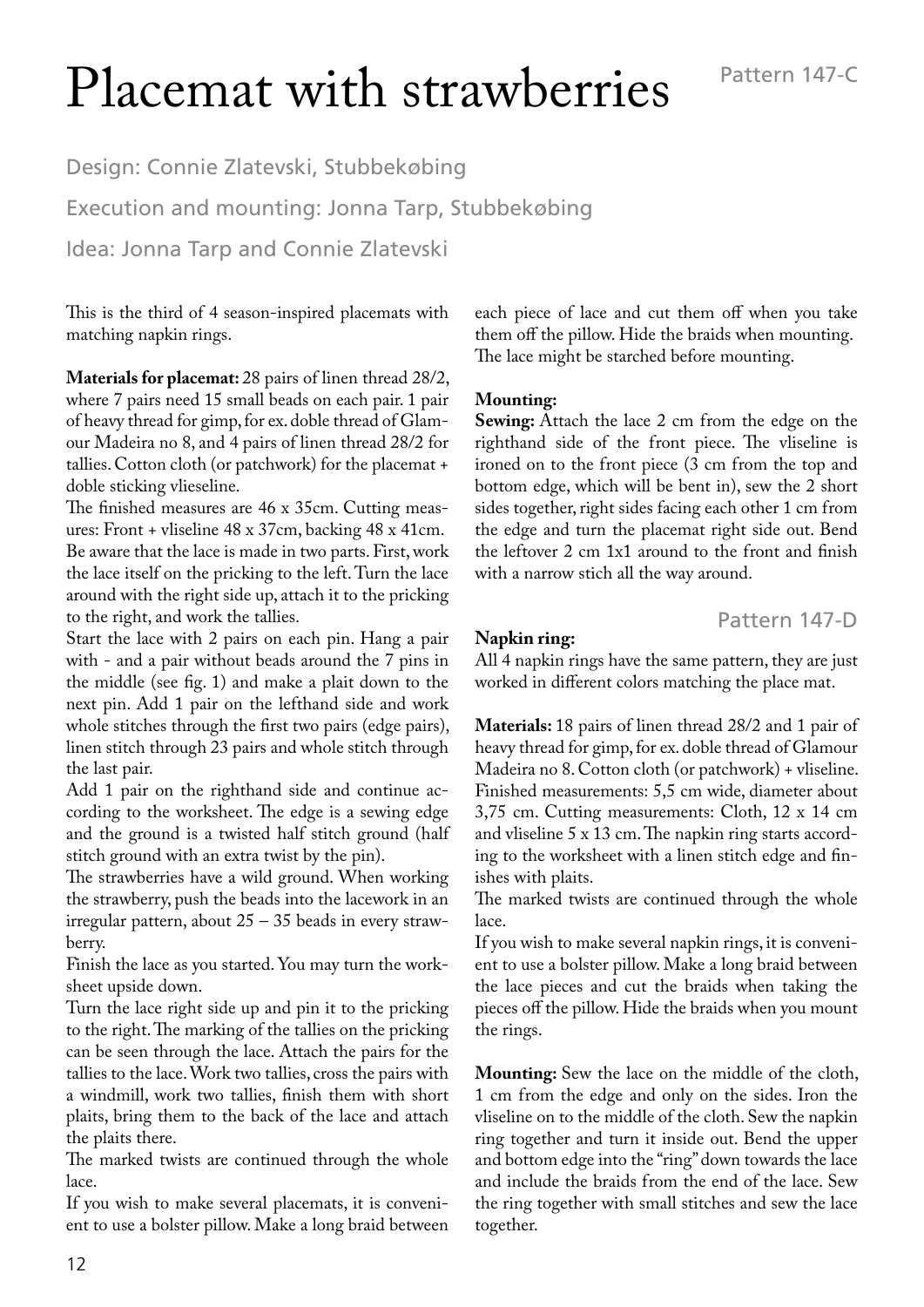# Diamond 2

Idea and design: Anne Lise Nielsen, Nyborg Execution: Ellis Nygaard, Langeskov

**Materials:** 31 pairs of linen thread 35/2

Start in the corner according to the worksheet and add pairs as you go.

Finish as you find best. The shown model is tied off.

The marked twists are continued through the hole work.

General procedures regarding the twists:

The amounts of twists shall always be the same in the same figure and when going from one figure to another. If you for ex. want two twists in a figure, you have to be aware of what your last stitch was. If you come from a half stitch, you already have a twist, and you add one twist only. If you come from a linen stitch, where the stitch does not end with a twist, you need to twist twice.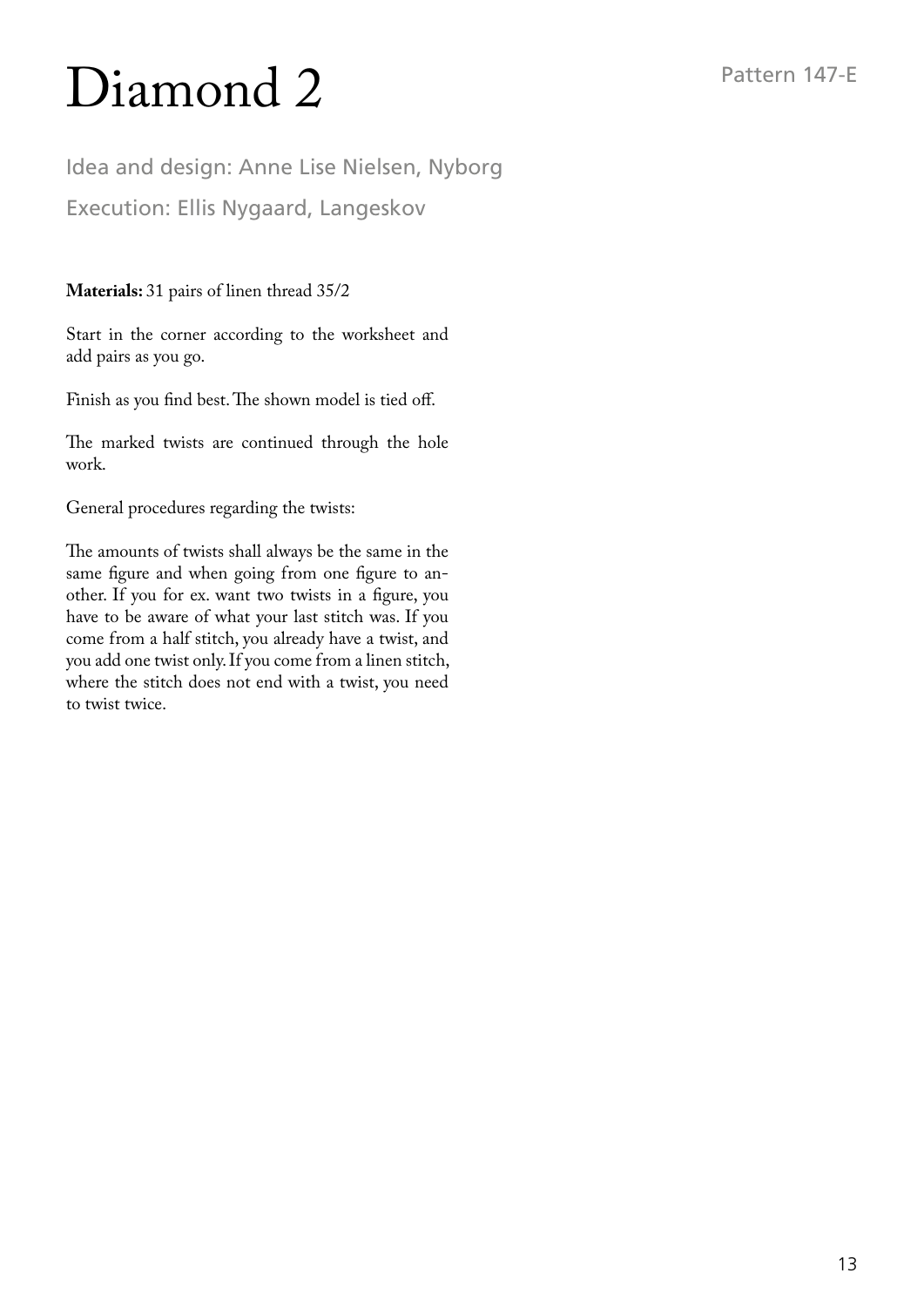# Blue candle cuff 2

Idea, design and execution: Inge Lise Jensen, Guldborg

Inge Lise has designed a series of 6 different blue candle cuffs. They will consecutively be published in Kniplebrevet.

The candle cuffs fit a candle with a diameter of 7,5 cm.

**Materials:** 20 pairs of blue linen thread 60/2 or K80

Inge Lise suggests the following length of the thread: Worker pair for the scallops: 310 cm per bobbin, passive pairs in the sewing edge: ca 35 cm per bobbin and for the rest of the bobbins, ca 50-70 cm per bobbin.

The lace is started and finished off according to the worksheet.

The scallops are worked with pivoting. Pivot around the pin on the bottom of the scallop. Place a pin, twist the pivoting pair and place it on the inside of the pin. Twist the worker pair, place it over the pivoting pair, around the pin and back under the pivoting pair. When the pivoting pair is used for the first time after the pivoting, take the pivoting pin out and pull the thread carefully in place.

Finish off by tying off, braids or magic threads. Sew the cuff together.

The marked twists are continued through the whole work.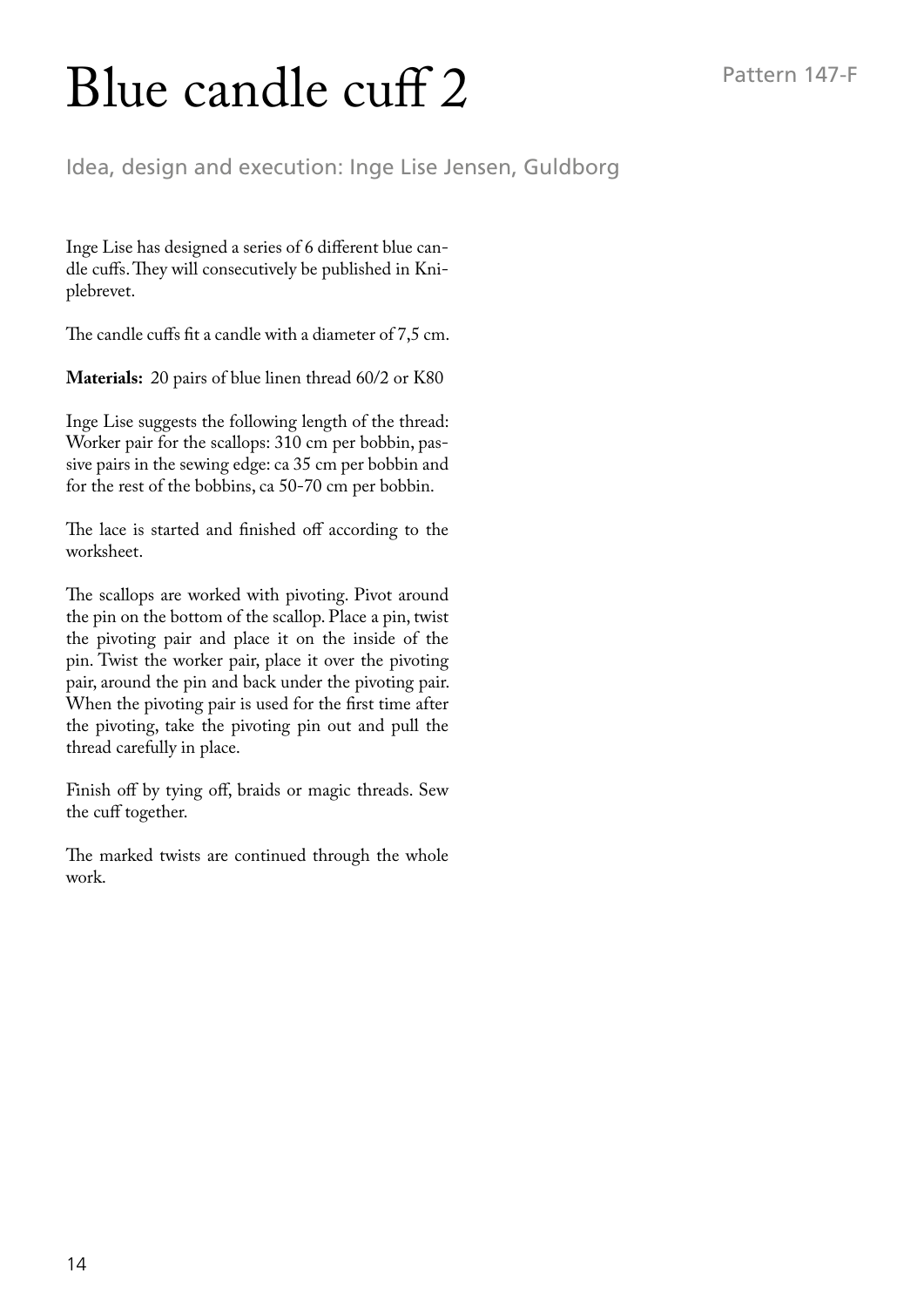## Bookmark with hearts in s'Gravenmoer

Idea, design and execution: Yvonne Nielsen, Hørve

**Materials:** 20 pairs of linen thread 60/2

The s'Gravenmoer technique comes from The Netherlands. It is worked in half stitch and the figures are always worked from right to left.

Set up as marked and start with a linen band. The heart is worked as indicated and shown in fig. 1.

The marked twists are continued through the entire work.

Finish off by taking pairs out as shown and make a braid with the last 4 pairs.

Fig. 1:

Work from the RIGHT SIDE towards the LEFT SIDE.

- A: Make half stitches, twist both pairs and place pin. Work through 2 pairs, twist and place pin. The pin is always placed between the 2 last pairs, out toward the left side and without closing the pin.
- B: Work through 4 pairs, twist and place pin.
- B1: Twist and place pin, work through 5 pairs, twist and place pin
- C: Work through 7 pairs, twist and place pin
- C1: Twist and place pin, work through 8 pairs, twist and place pin.
- D: Work through 10 pairs, twist and place pin
- D1: Twist and place pin, work through 11 pairs, twist and place pin
- E: 1 pair is put aside for the ground
- F: Twist and place pin, work through 10 pairs
- G: 1 pair is put aside for the ground
- H: Twist and place pin, work through 8 pairs, twist and place pin

Aso.

Yvonne writes: You have probably noticed that I have added numbers on the lefthand side. These numbers tell you how many pairs the righthand pair has to go through. I hope that you have learned to read the figure and are able to work out of this.

Good luck!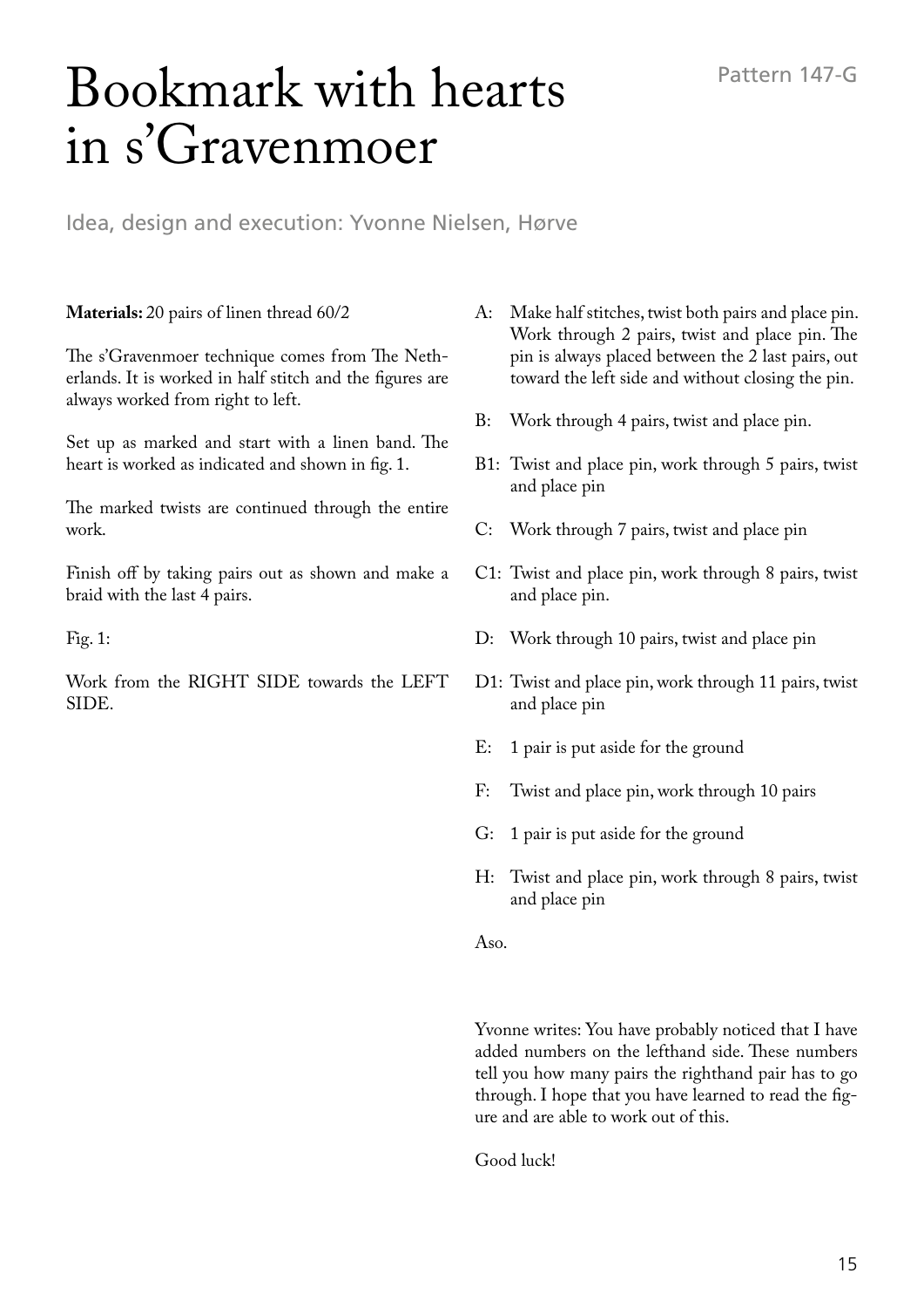### Children's page Ketty's dog

Idea, design and execution: Ketty Busk, Langeskov

#### **Materials:** 4 pairs of linen thread 28/2

The dog is worked in linen stitch, but with turning stitches where the pin is used more than once. There are also a couple of sewings.

#### **Turning stitch:**

Work the turning stitch like this: Make linen stitches until the last pair and work the last pair like this: Cross, twist twice, cross. Place the pin inside the two pairs. The worker pair is now the second pair from the pin. Continue with the worker pair in linen stitch. If the pin is used several times, make the turning stitch again (cross, twist twice, cross), remove the pin and replace it inside the two pairs. Continue this way until the pin is not more in use. When coming back to the edge of the last turning stitch, remove the turning stitch pin and place it in the new hole. Pull carefully in the pairs until they lay nicely in the curve. See fig. 1.

Start by the head and ear by \* and work your way around following the arrows. Finish by tying off.

Start the body by \*\* and work your way around following the arrows. Finish by tying off.

The little dog may be used as a picture or as an adornment.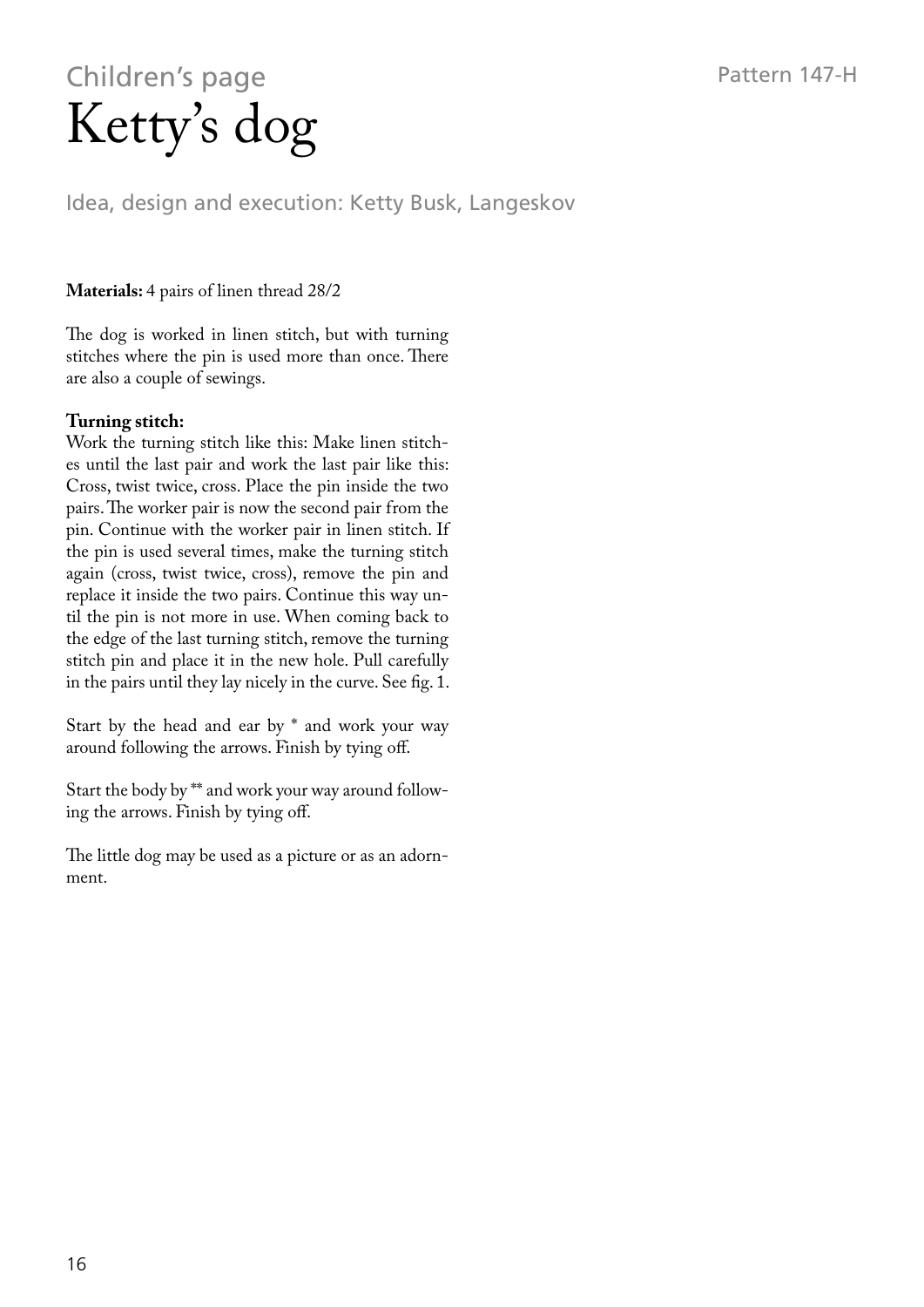# Margrethe 2

Idea, reconstruction of drawing and execution: Connie Zlatevsky, Stubbekøbing

Knipling i Danmark owns lots of prickings on brown carton. Once in a while I look through them again in order to see if they perhaps are good for a reconstruction, or they may give an opportunity for thinking anew of old patterns.

This time I found a pricking of a Margrethe - pattern.

This Margrethe pattern is originally a reconstruction from the fifties by Johanne Nyrup-Larsen after a Slovak freehand lace.

This lace has been used for 6 placemats and a doily, given to the then crown-princess Margrethe to her 18th birthday. It probably gave the lace its name.

It was an obvious opportunity to work on this pattern since Queen Margrethe has her 50 years anniversary this year. I have at the same time let myself be inspired of our queen's colorful embroideries, which has led to this piece of lace.

I have added several pins compared to the original lace. This is because I tend to pull thorough in my threads, which is not good for freehand lace.

**Materials:** 68 pairs of linen thread 16/2 in your choice of colors. I have used 10-12 different nuances of dark blue to green, purple, pink, orange and yellow.

Start the lace by the arrows with 12 open pairs. These form the frame around the lace. Add pairs until the width is reached.

Make a windmill (every pair =1 bobbin) where the plaits meet. Where the plait meets the edge, every pair in the plait equals 1 bobbin.

I have finished the lace with a combination of plaits and tying off.

The marked twists continue through the entire lace.

The lace may for ex. be used to adorn a bag or a pillow.

The pattern can also be enlarged as needed.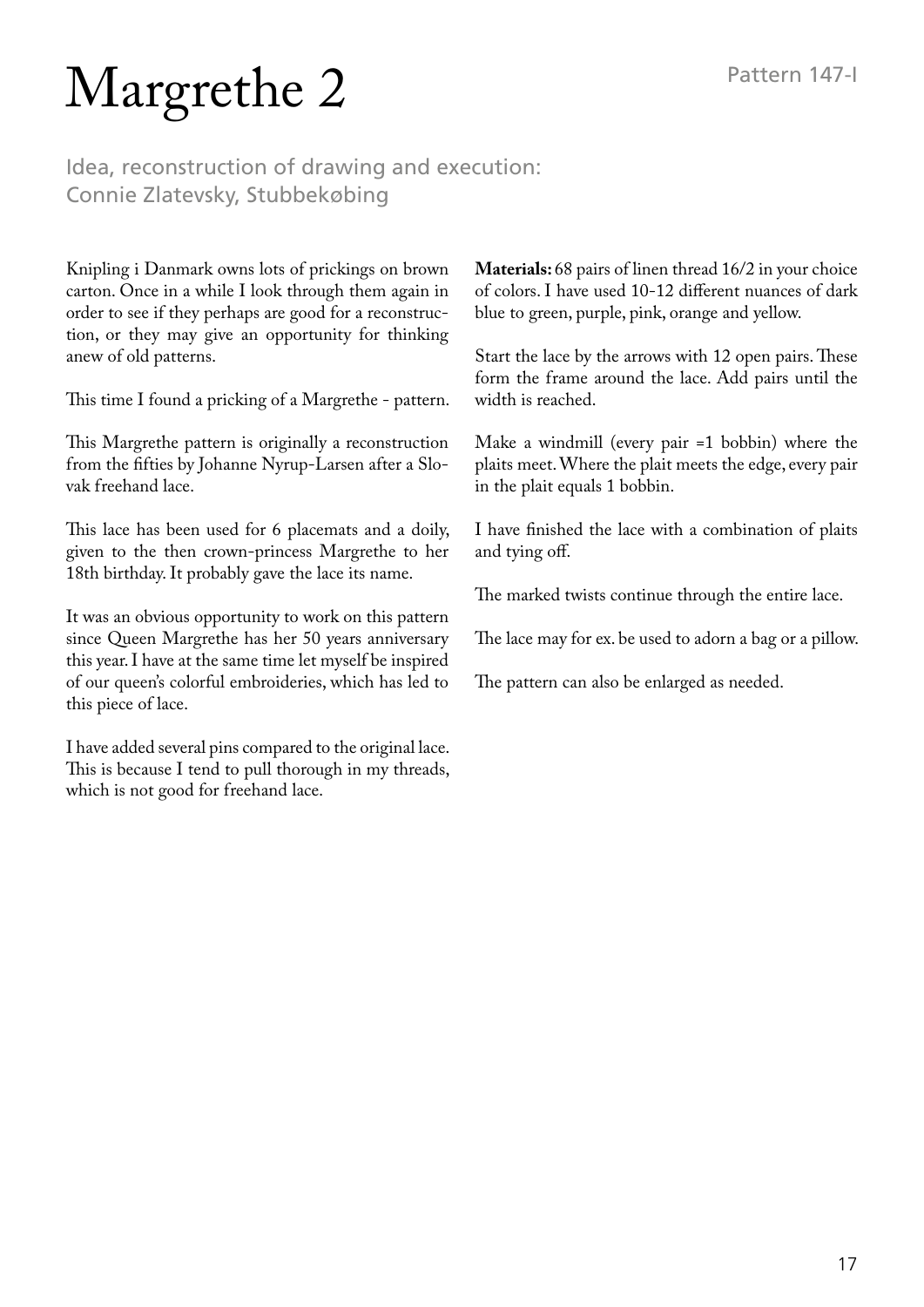# Tablerunner

Idea, design and execution: Inge Lise Jensen, Guldborg

**Materials:** 38 pairs of linen thread 35/2 and 2 pairs of gimp 18/5

Start under the red line on the worksheet and work the lace as shown. Use turning stitches in the corners, where pins are used more than once.

See fig. 1a and fig. 1b for how to place the gimp. Let the gimp threads go together (on the long sides of the linen stitch areas) when they run doble.

Attach the lace in the middle.

The marked twists continue through the hole lace.

Finish the lace the way you like. The shown model is tied off. Starch the knots lightly.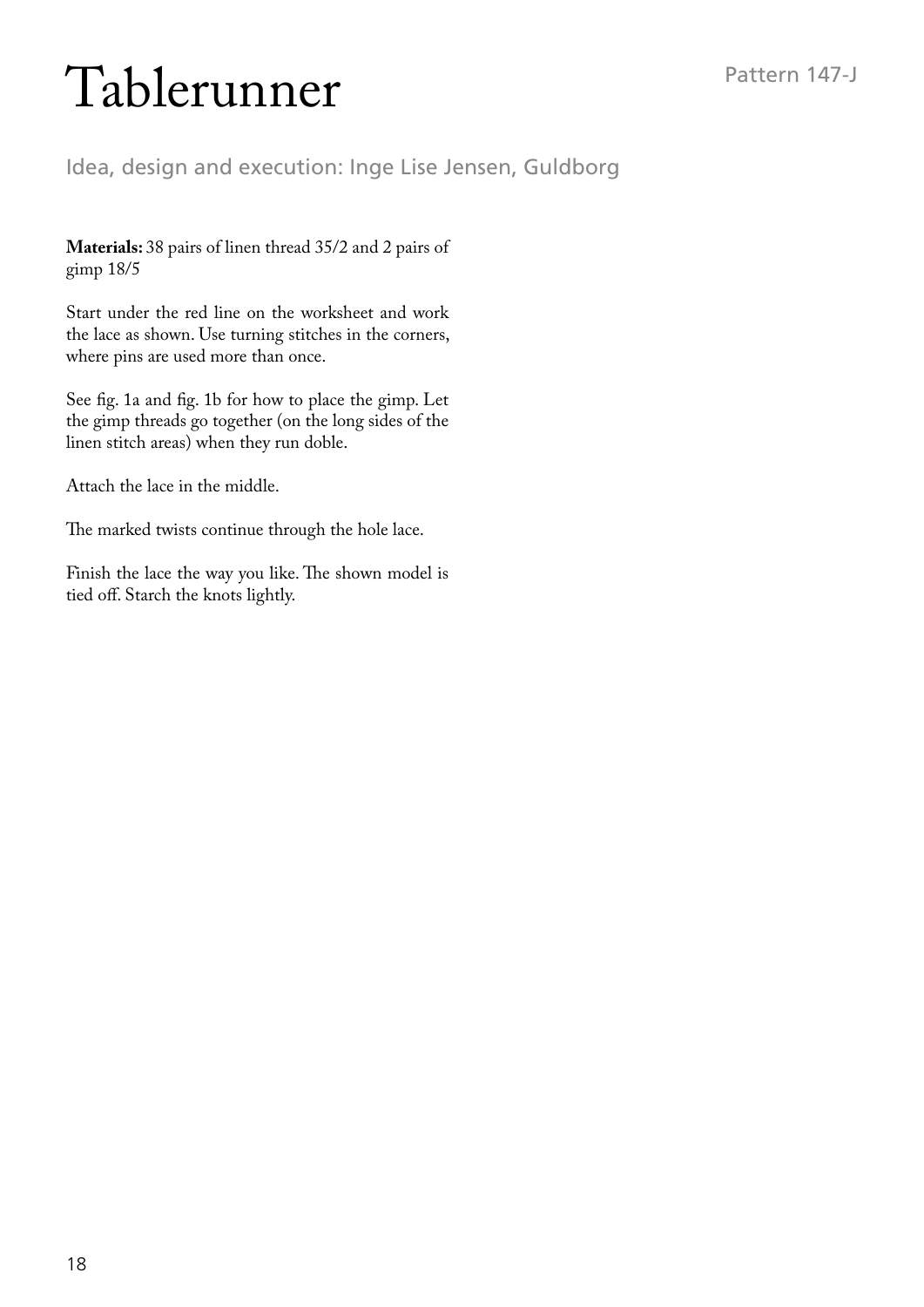# Doble hearts

Reconstruction and execution: Connie Zlatevski, Stubbekøbing

**Materials:** 18 pairs of linen thread 70/2 – 80/2 and 2 bobbins for gimp  $32/2 - 40/2$ .

The shown model is made with semi-bleached linen thread 80/2 and gimp 40/2.

Start according to the worksheet.

This piece of lace equals "Danmarks lille hjerte", but the two laces differ significantly in the way the scallops are worked.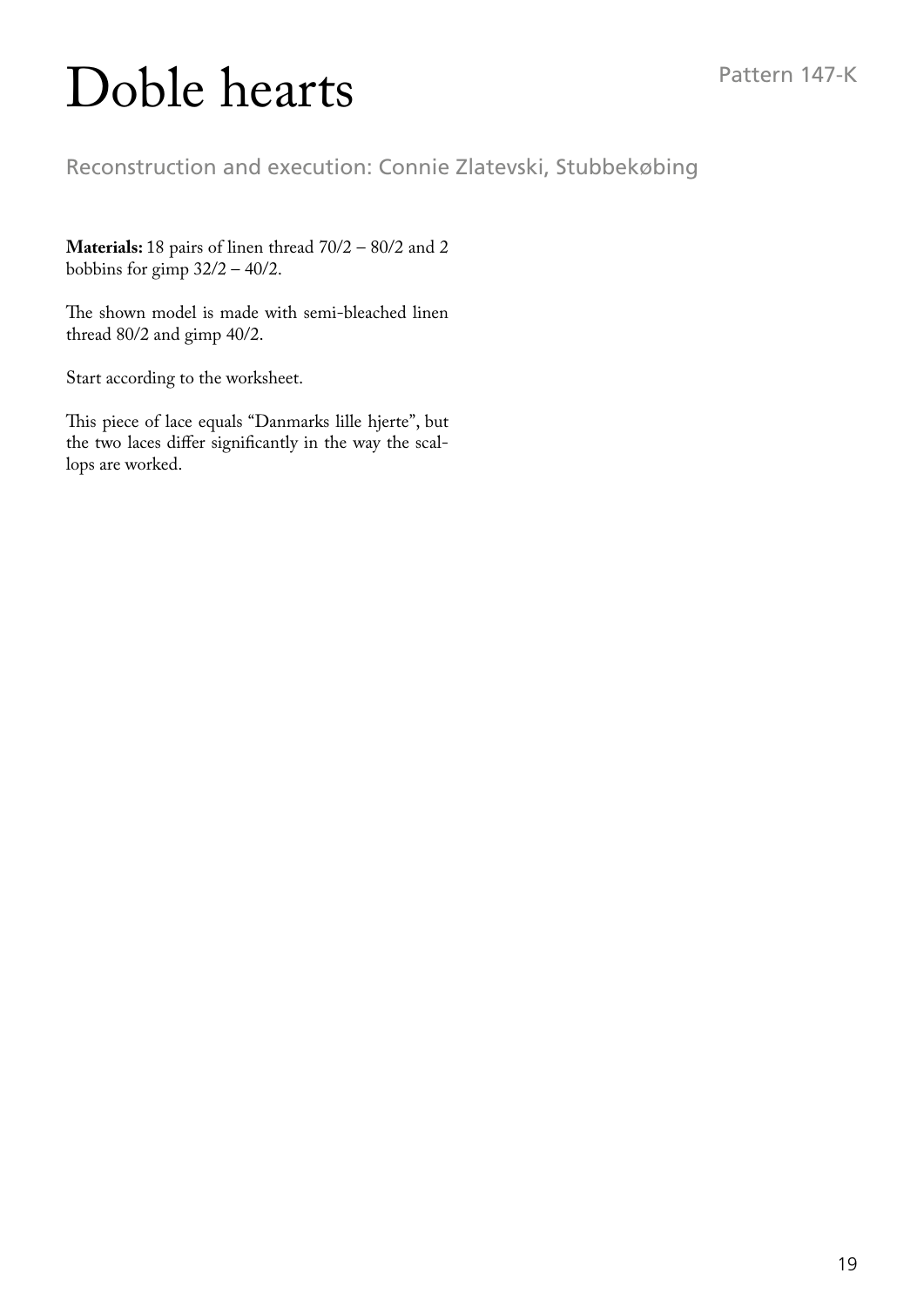# A boring winter passed

Text and photo: Mona Nøhr, Hella Jacobsen and Kirsten Brodersen.

Mona Nøhr, Hella Jacobsen and I had signed up for a weekend with Gunver in Allingåbro – Tråden & Karelly.

We started from home early in the morning. The weather was really lousy, and we had quite a trip ahead, but spirits were high – finally some action for us lace makers.

We badly needed to get out and meet others with the same interests following the long period with various shutdowns.

Gunver welcomed us with freshly brewed coffee and rolls. THAT was so good, and we were happy for the welcome.

The big hall was already occupied by a group of industrious lace makers. The purpose of the weekend was for lace makers to attend the entire day at a minimal expense. At the same time, Gunver sold out of the many thousand things she had bought, saved or been given. It was sheer delight. We arranged our things and then we went totally berserk with the many boxes filled with lace making paraphernalia. We don't really need anything, but that doesn't matter!!

There was coffee all day long and we had a delightful lunch before juggling the pins again. Dinner was served at a table with white cloth and candles. The sight was delightful, and actually I had not seen that for a long time. Thank you for the treat.

Breakfast was at eight, and then we had fun and made lace till lunch, again with much talking. We stopped around 3 pm, because we had a two-hour trip ahead of us, in lousy weather.

We can only recommend other lace makers to give themselves such a treat. Maybe an idea for a birthday or Christmas present?

The three of us say thank you for a great treat with Gunver in Allingåbro. And for the record, yes we did buy some thread and a couple of patterns that await our attention.

*Greetings from Mona, Hella, and Kirsten*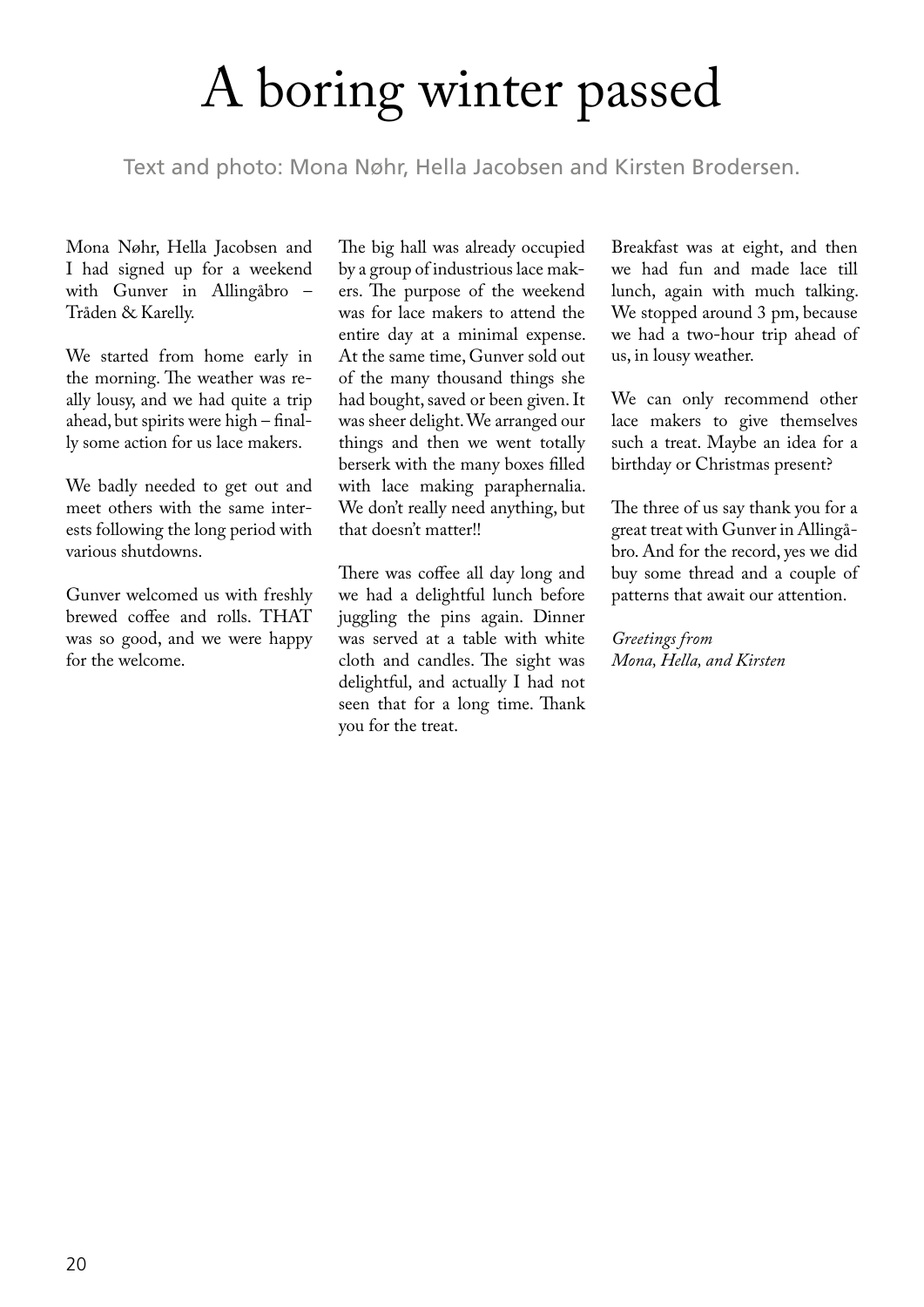# Museum Abenberg

Thank you for the interesting article in Kniplebrevet number 144 about the exhibition in Museum Abenberg in 2022, and about lace bottle ends which is a recreation of the bottle glass windows which the castle had earlier.

At Fynske Kniplere's annual meeting in October 2021 the attendees were encouraged to contribute with lace squares for the mentioned bottle ends.

Despite Corona shutdowns we succeeded in collecting lace squares from the participating members,

and mid-January 2022 we sent nine squares to Irena Ring.

We hope that Kniplebrevet will do a follow-up on both the congress in April and the entire anniversary exhibition.

The museum had a fine website, but we non-German-speakers would appreciate an additional article in our magazine.

Fynske Kniplere Birgit Bryde